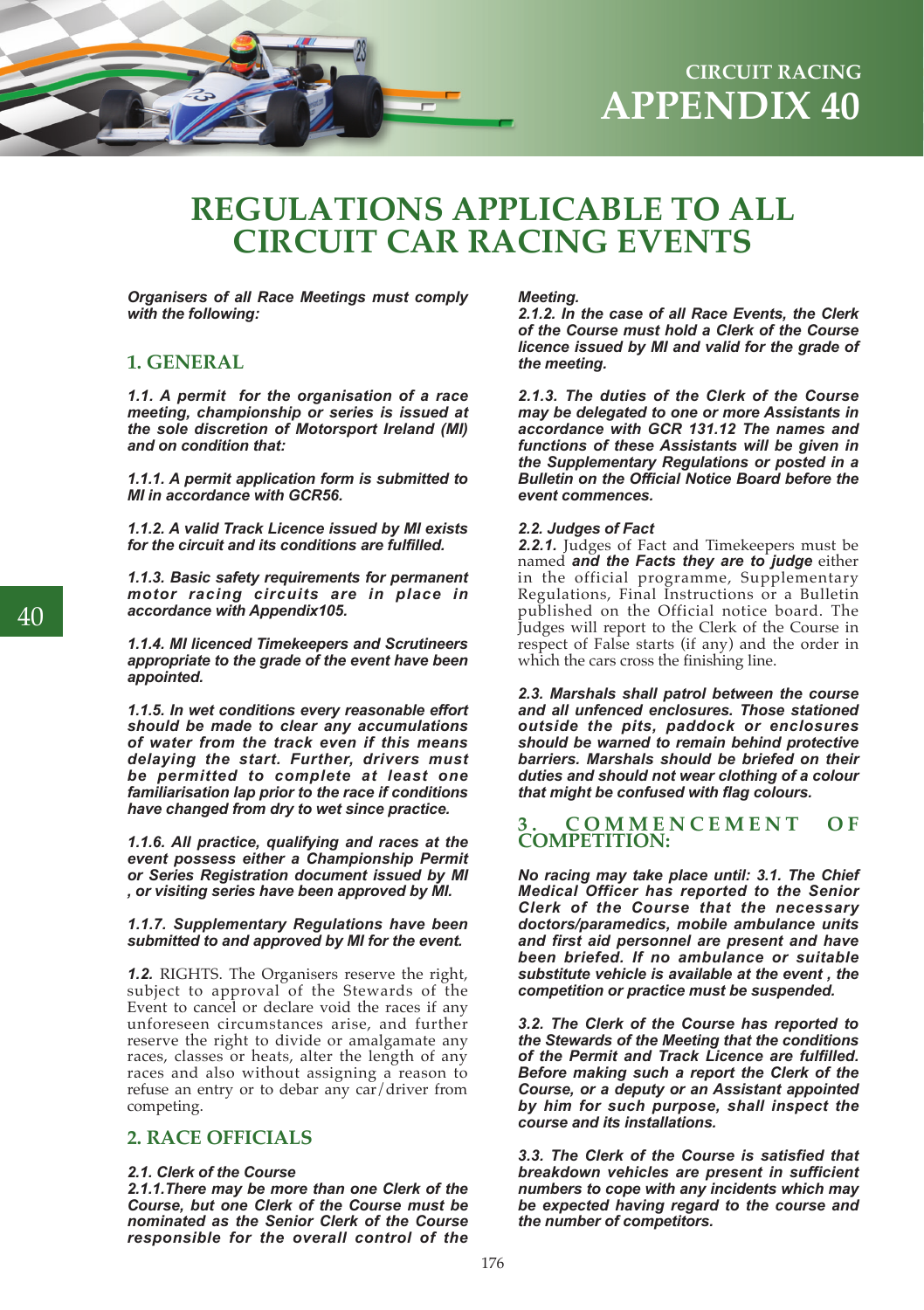

*3.4. The Clerk of the Course is satisfied that the licensed Rescue Vehicle(s) are positioned in accordance with the Track Licence.*

*3.5. No vehicle, other than a competing car, shall be taken on to the course during a competition, unless under the instruction of the Clerk of the Course, his deputy or assistants.*

*3.6. The course or its features or markings may only be changed between the last practising period and the event in exceptional circumstances. Consideration may be given by the Clerk of the Course in consultation with the Stewards to arranging additional scheduled practice.*

*3.7. If the organisers arrange to display signs to competitors indicating the progress of the race, these signals will show the number of laps or time remaining, unless the Supplementary Regulations or Final Instructions or an official bulletin from the Clerk of the Course indicates otherwise.* 

## **4. SIGN ON**

*4.1. Drivers must presentto the Race Secretary at "sign-on" and sign a form prescribed by MI.*

*4.1.1.Present their valid Race Competition Licence, with a valid medical date, and*

*4.1.2. International Medical Aptitude Certificate (if applicable),*

*4.1.3. Entrants Competition Licence (if applicable).*

*4.2. Prior to practicing any driver who has not raced on the circuit in its current configuration in a car must report to the Clerk of the Course, or his nominee, who will brief the driver before they start practice.*

## **5. SCRUTINY**

*5.1.* Before signing or attempting to sign on for a race held under the G.C.R's of Motorsport Ireland (MI), an Entrant / Driver must have submitted their vehicle for Safety Scrutiny at a place and time as agreed with the Chief Scrutineer. On finding that the safety of the car complies with *MI*  regulations, an appointed scrutineer will issue the Entrant / Driver with a signed scrutiny sheet to be presented to the secretary of the event at sign on.

#### *5.2. Any competitor not submitting his car as instructed may be fined or disqualified.*

*5.3. All cars and drivers must comply with Appendix2, Article 18 of these Regulations* 

#### *and any approved Championship or series Regulations.*

#### *5.4 No car may be driven in the event until it has been approved by an MI Scrutineer at Safety Scrutiny.*

*5.5.* The future condition of such vehicle will be the responsibility of the Entrant / Driver who must maintain the "Safe Status". All vehicles entered and presenting to race under the G.C.R.'s of MI will be subject to "spot check" safety / eligibility scrutiny by MI appointed scrutineers.

*5.6. If, after approval for an event, any car is dismantled or modified in a manner which may affect its safety or eligibility or is involved in any accident which is likely to have a similar effect or is driven in practiceor competition at another event, it shall be represented for approval. The Entrant shall be responsible for seeking such fresh approval.*

*5.7. In the event of an accident or collision occurring during practice or a race the car or cars involved may be required to return to parc fermefor examination.* 

*5.8. Any car which is involved in an incident which is rendered unable to proceed, or where any person is injured must not be touched by any person other than officials, without approval of the Clerk of the Course. Furthermore , the driver concerned may not race again without the approval of the Chief Medical Officer.*

*5.9. No car, having been presented for scrutineering, may be taken away from the circuit before the final technical checks have been concluded for the race. Cars removed from Parc Ferme without the prior authority of the Chief Scrutineer, will be reported to the Clerk of the Course.* 

*5.10.* Where an on-board camera or other recording device is fitted to a car *the fitting and the device must be examined by a Scrutineer to ensure that it is safe before the competitor takes part in practice or race.*

### **6. COMPETITION NUMBERS**

**6.1.** Competition Numbers must be displayed on each side of the car and to show forward so as to be clearly visible to the Timekeepers from the timing position. Numbers must be waterproof and in black figures on a white background.

*6.2.* The figures must be 23cms in height and 5cms wide. Competition numbers are subject to the approval of the scrutineers *and must be in accordance with Appendix 6.*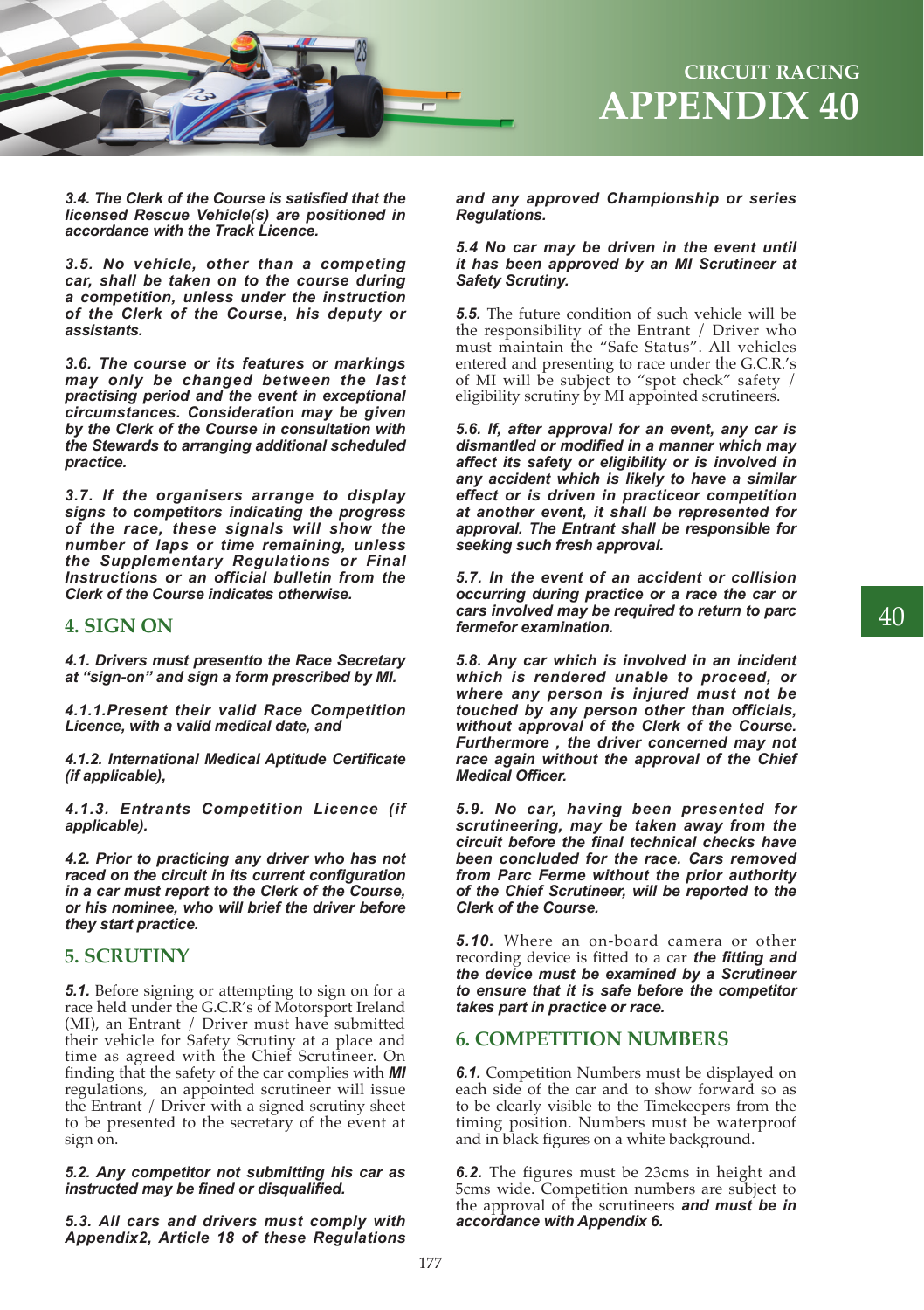

## **APPENDIX 40 CIRCUIT RACING**

*6.3. The Chief Timekeeper may decline to record the performance of any competitorwhose competition numbers are not readily apparent to lap recorders.*

*6.4.* While *the car is* being driven *or openly towed* on public roads to or from the circuit these competition numbers must all be covered.

#### *6.5. Novice Drivers.*

Any car *driven* by a person who has not received six car race signatures ( or 5 signatures and a completed IMC course) on their National B Licence, shall place on the back of the car a yellow square, 18cm x 18cm, with a black diagonal cross, with strokes 15cm long and 2.5cm wide.

**6.6.** Breach of these regulations may lead to a penalty as defined in GCR 142 and 150.

*6.7.* In races where two or more classes are merged or take a combined start no two cars shall carry the same race number.

# **7. OFFICIAL PRACTICE/ QUALIFYING.**

*7.1.* Each Driver *must* complete not less than two practice /qualifying laps *unless they have previously raced over the course in its current layout within the preceding twelve months.*

*7.2. Organisers will provide a separate practice session for each race, Championship or Series. Cars practising out of session will be placed at the back of the grid, without the addition of a time delay. If more than one driver is subject to this rule, then starting positions will be decided by the Clerk of the Course.* 

*7.3.* During practice the number of cars on track shall not exceed the number permitted to race by more than 20% unless the Track Licence specifies otherwise.

*7.4.Any intending driver, who in the opinion of the Organisers, drives in any way likely to prejudice the interests of Motor Racing may be excluded and forfeit his Entry Fee. per GCR 142 and 150.* 

### **8. TIMING**

*8.1. At all times throughout the event, all competing cars shall be fitted with a working timing transponderto enable each competing carto be timed.*

*8.2. The transponder should be securely fitted in the approved bracket fitted in the designated place as indicated by the Chief Scrutineer or as designated in Championship or Series regulations. This must be done prior to any practice or race. It is the responsibility of*  *the competitor to ensure that the module is working and safely fitted in a suitable position on the car.* 

*8.3. The transponder identification number should be submitted to the Event Secretary on the Entry form.*

*8.4. The transponder must be of a type that is compatible with the timing equipment being used by the Chief Timekeeper and may be direct or battery powered.*

## **9. STARTING GRIDS**

*9.1. The Supplementary Regulations or Final Instructions will specify:*

*9.1.1. The method of determining starting positions.*

*9.1.2. The maximum number of starters in each race.*

*9.2. Each car shall have an allotted start position in accordance with 9.3.*

*9.3. Starting positions will be determined by: 9.3.1. practice times, or*

*9.3.2. handicap, or*

*9.3.3. finishing order in a preceding race, or*

*9.3.4. selection made with the object of placing the fastest driver at the front, or*

*9.3.5. current positions in a Championship, or*

*9.3.6. ballot (by the method specified in Supplementary Regulations, Final instructions or by bulletin).*

*9.4.When starting positions are determined by practice times:*

*9.4.1. Only those times established by a driver in the car, correctly numbered, eligible and which he is driving in the race, will be recorded.*

*9.4.2.All competitors in an event must be given the opportunity to take part inthe same practice session.*

*9.4.3. Any lap times recorded in a correct practice session will be taken into account in determining grid positions, even if the remainder of the qualifying laps are completed "out of session".* 

*9.5.* In the case of *championship or series having two races* but with only one qualifying session, the competitors fastest time will count towards the grid position for race 1 and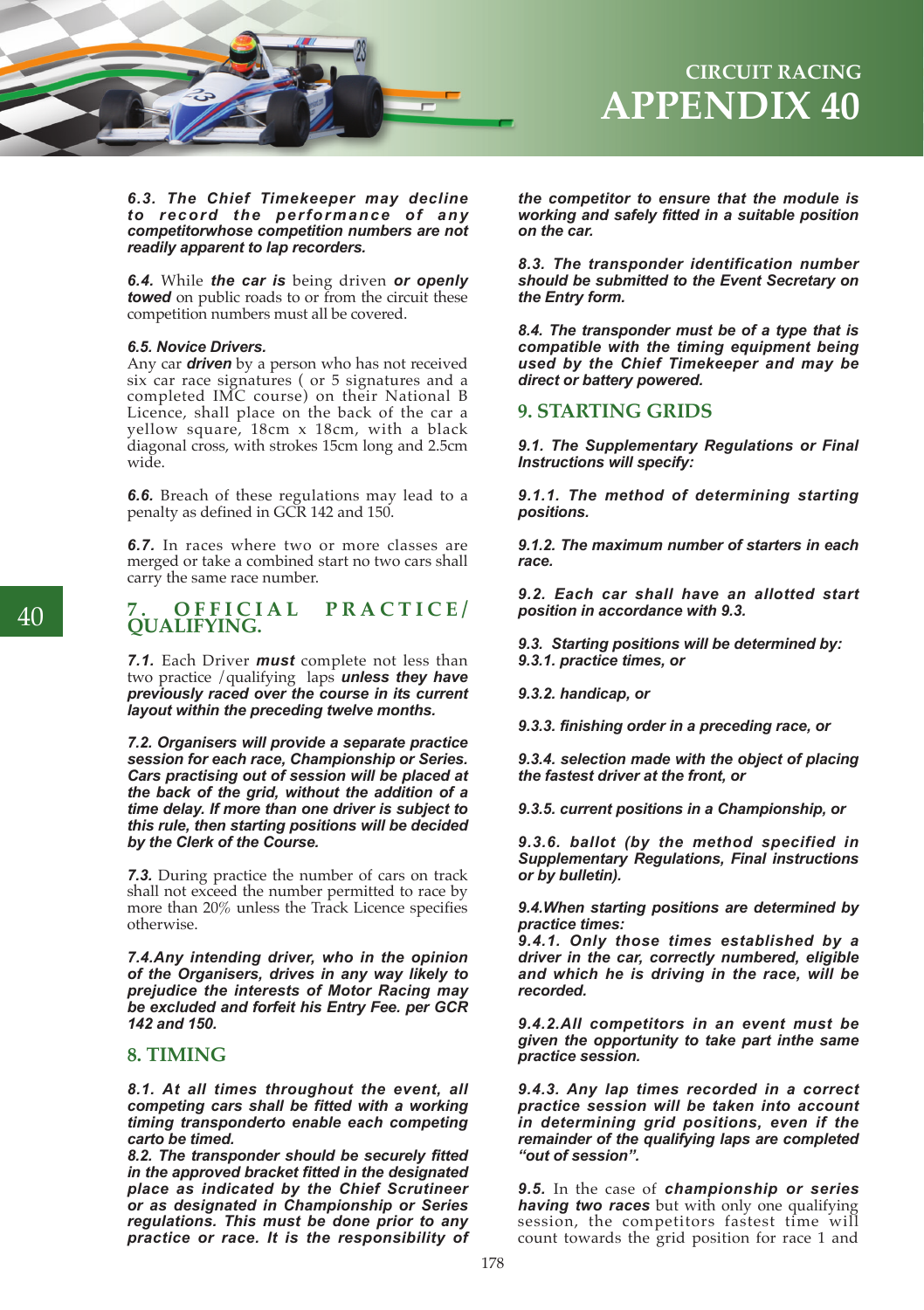

the competitors second fastest lap will count towards the grid position for race 2 *unless Supplementary Regulations or Championship Regulations state otherwise.* 

*9.6. Within the provisions of 7 and 9.4 the lowest practice time will be considered the best and that driver and car will be given pole position for the start, with other drivers and cars arranged in order of their times. When identical times are recorded by more than one driver in the official practice session for that race, the driver who first sets the time will receive the better starting position.* 

*9.7. If track conditions have changed from dry to wet since official practice, drivers will be permitted one reconnaissance lap prior to the race. Drivers will be notified before the grid is formed.*

#### *9.9. Starting*

*There are two methods of starting. The Supplementary Regulations or Championship Regulations must state the method to be used.* 

*9.9.1. Standing start. A standing start occurs when the cars are stationary on their correct grid positions, with engines running, when the starting signal is given. Timing will commence when the starting signal is given. The starting line is the line in relation to which the position of each vehicle is fixed prior to the start.*

*9.9.2. Rolling start. A rolling start occurs when the cars are moving at the moment the starting signal is given. To achieve a rolling start the competitors may be led by a* 

*Pace Car until the Pace Car is instructed by the Clerk of the Course to turn off its lights and leave the circuit. Competitors must maintain formation until the starting signal is given. All rolling starts must be in a 2x2 or 1x1 grid formation. The start line is the line on which the timing commences, when crossed.* 

*9.10. Starting positions shall be notified as soon as practicable before the start.*

*9.10.1. Starting positions shall be notified on the Official Notice board.*

*9.10.2. Each car will be allocated its notified position on the starting grid. It is the responsibility of the driver to place his car in the correct position, unless instructed not to do so by an official appointed to control the start.*

*9.10.3. It is not permitted to change tyres between leaving the assembly area and the start of the race, except in the case of force majeure (puncture, obvious damage) or with the permission of the Clerk of the Course. No*  *artificial tyre heating or heat retaining devices may be used during this period.*

*9.10.4. The pit exit will be closed 30 seconds after the last able car leaves the entry point on to the circuit. After this time any cars and drivers exiting the assembly area will be required to start from the pit lane after the last car has passed the pit lane exit at the start of the race. Once the countdown has commenced any car still in the pit lane or assembly area must start at the back of the field at the commencement of the green flag lap or race start, whichever is appropriate as deemed by the Championship Regulations or the Clerk of the Course.* 

*9.11. Visual warning will be displayed as per the Regulations and/or Final Instructions. These visual warnings may be supplemented by sound signals.*

*9.12. If through unforeseen circumstances the formation lap cannot commence after the display of the one minute, or other signal, drivers will be notified by the display of a "Start Delayed" board. Engines may then be stopped but only on the instructions of the Clerk of the Course.*

*9.13. If a "Start Delayed" signal is given, the start procedure will be recommenced by the display of the one minute warning, and so on.*

*9.14. For all races with a countdown of 3 minutes or less, officials and drivers are the only persons allowed on the grid.*

*9.15. For all starts the driver will be seated in the car with the engine running.*

*9.16. Any driver in position on the grid but unable to take part in the start shall indicate his difficulty by raising his arm vertically or opening his door. Marshals should warn other drivers by means of a Yellow flag. These cars may be started after the other competitors have left the grid.*

*9.17. For all categories of cars the start will be preceded by a formation lap. Following the display of the 30 second signal the starter will release the cars by waving a green flag. The cars will keep in grid formation during this lap with the pace set by the pole position driver. No practice starts are allowed in the course of this lap. At the end of the lap, the cars will return to their grid positions and stop with engines running.* 

*9.18. A 5 second board will be used to indicate that the grid is complete.*

*9.19. The order to start will be given by signal* 

40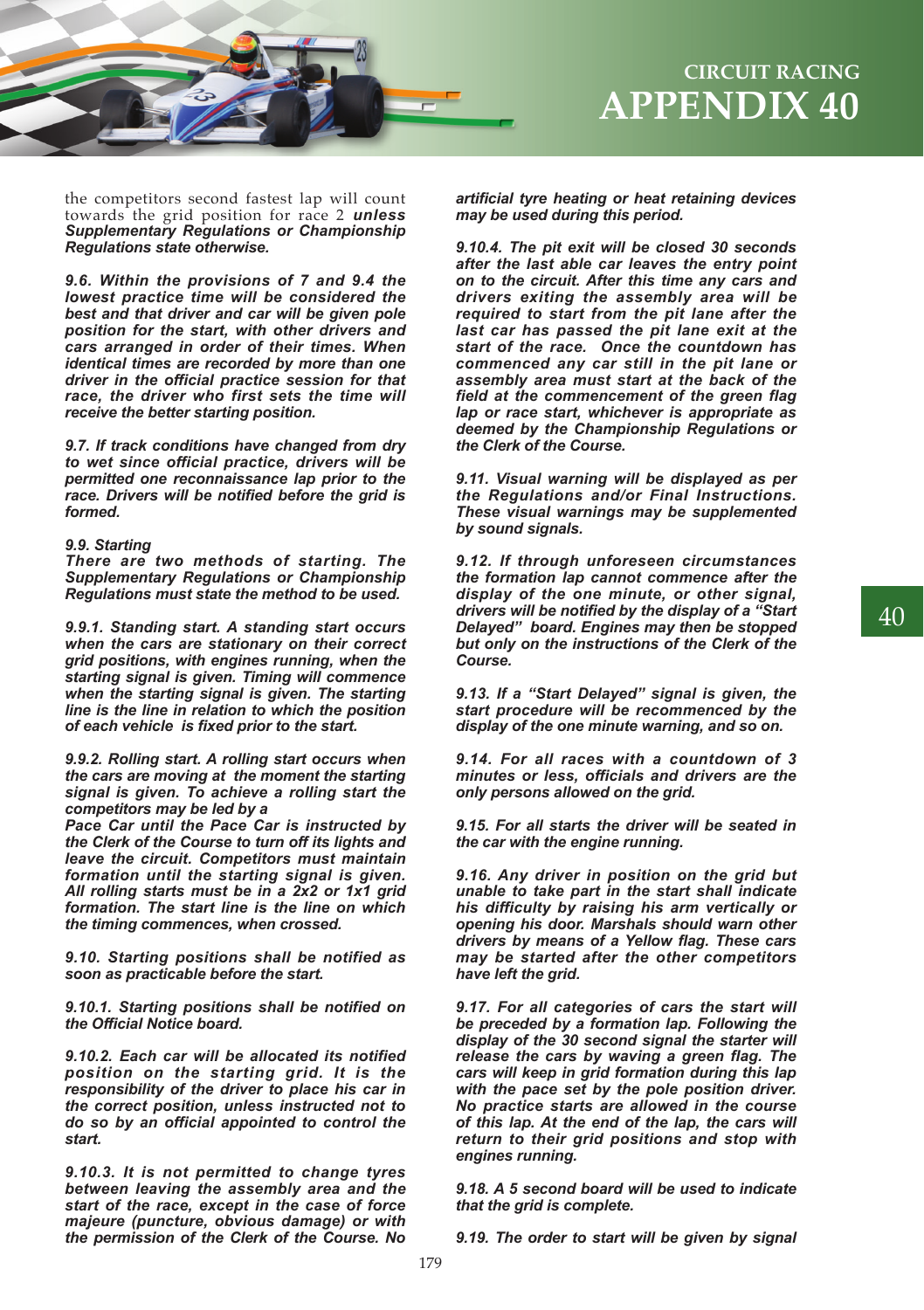

## **APPENDIX 40 CIRCUIT RACING**

*lights, or a starting flag where signal lights are unable to be used.*

#### *9.19.1. If by signal lights,*

*approximately 5 second after the 5 second board is withdrawn the red lights will be switched on. After a further 2 to 6 seconds the red lights will be extinguished to indicate the start of the race.* 

*9.19.2. Red lights extinguished can be used to indicate both a standing start or a rolling start.*

*9.19.3.If by starting flag, downward movement of the starting flag (normally the National flag) will indicate the start of the race.* 

*All competitors must be briefed on the use of this option , where it is not the usual procedure.*

*9.20. A grid may be formed in two parts allowing the first part of the grid to be started in advance of the second. The signal lights or starting flag will be used to start the first part and the second part started only by use of the starting flag. For any circuit up to and including 3kms in length a time delay of 10 seconds is mandatory to separate the grids. For any circuit over 3kms in length the time delay, between the two grids will be no less than 10 seconds and no more than 20 seconds. All competitors must be made aware of such start procedures through Supplementary Regulations or Final Instructions.* 

*9.21 Following the release of the first part of the grid, should an obstruction for the second start appear, the race must immediately be red flagged.* 

## **10. PENALTY FOR FALSE START**

*10.1. A false start occurs when a driver under Starters orders is either:*

*10.1.1. In an incorrect position on the grid, or*

*10.1.2. forward from the prescribed position, or*

*10.1.3. moving before the red lights are extinguished, or*

*10.1.4. in the case of a rolling start fails to maintain his correct station, or accelerates early or unevenly.* 

*10.2.* In the case of a *false* start the driver concerned shall be penalised by the addition of 10 seconds for races up to 50 Km, and 60 seconds for races exceeding 50 Km to the time taken by him to complete the course (see also *10.3*). The penalty shall be notified as soon as practical to the driver, or his representative and the final classification amended accordingly. Where a race

is run in more than one part false start penalties will not affect grid positions for any restart and will only be applied when the final classification is being prepared.

*10.3.* In any case where the Supplementary Regulations so provide, the Stewards of the Event shall have power to increase the amount of the above mentioned penalties or to impose other penalties within the limits prescribed in such Supplementary Regulations.

## **11. FLAG SIGNALS.**

Official Signals will be conveyed to drivers by the following flag signals *which may be displayed by an appropriately coloured panel to which the competitor number may be attached.* 

All flags *must* be a minimum of 60cm x 80cm.

*11.1.1.* Blue flag - Stationary. Another competitor who is in a position to lap you is following *close behind*

*11.1.2.* Blue flag - Waved. Another competitor who is in a position to lap you is following you closely and is attempting a passing manoeuvre. Allow the competitor to pass unhindered.

*11.1.3.* White flag - A service car or slow moving car is on the circuit. The white flag should be waved to indicate the sector of the track that the slow moving vehicle is in, and held stationary whilst the vehicle is in the next sector.

#### *11.1.4.* Yellow flag - Stationary. Danger, slow down, no overtaking. *(This signal may be supplemented or replaced by flashing yellow light(s), as an added warning.)*

*11.1.5.* Yellow flag - Waved. Great danger, slow down considerably, no overtaking, be prepared suddenly to change from the projected racing line or take other evasive action, be prepared to stop, if necessary. *(This signal may be supplemented or replaced by flashing yellow light(s), as an added warning.)*

*11.1.6.* Yellow flag with Red stripes - Stationary. Slippery surface ahead.

*11.1.7.* Yellow flag with Red stripes - Waved. Slippery surface imminent.

*11.1.8.* Green flag. All clear, at the end of a danger area controlled by yellow flags. It can also be used to signal the start of a formationlap.

*11.1.9.* Red flag. Immediately cease racing and proceed slowly and with maximum caution to start line or pits as instructed by marshals, being prepared to stop should the track be blocked. No Overtaking. *(This signal may be supplemented*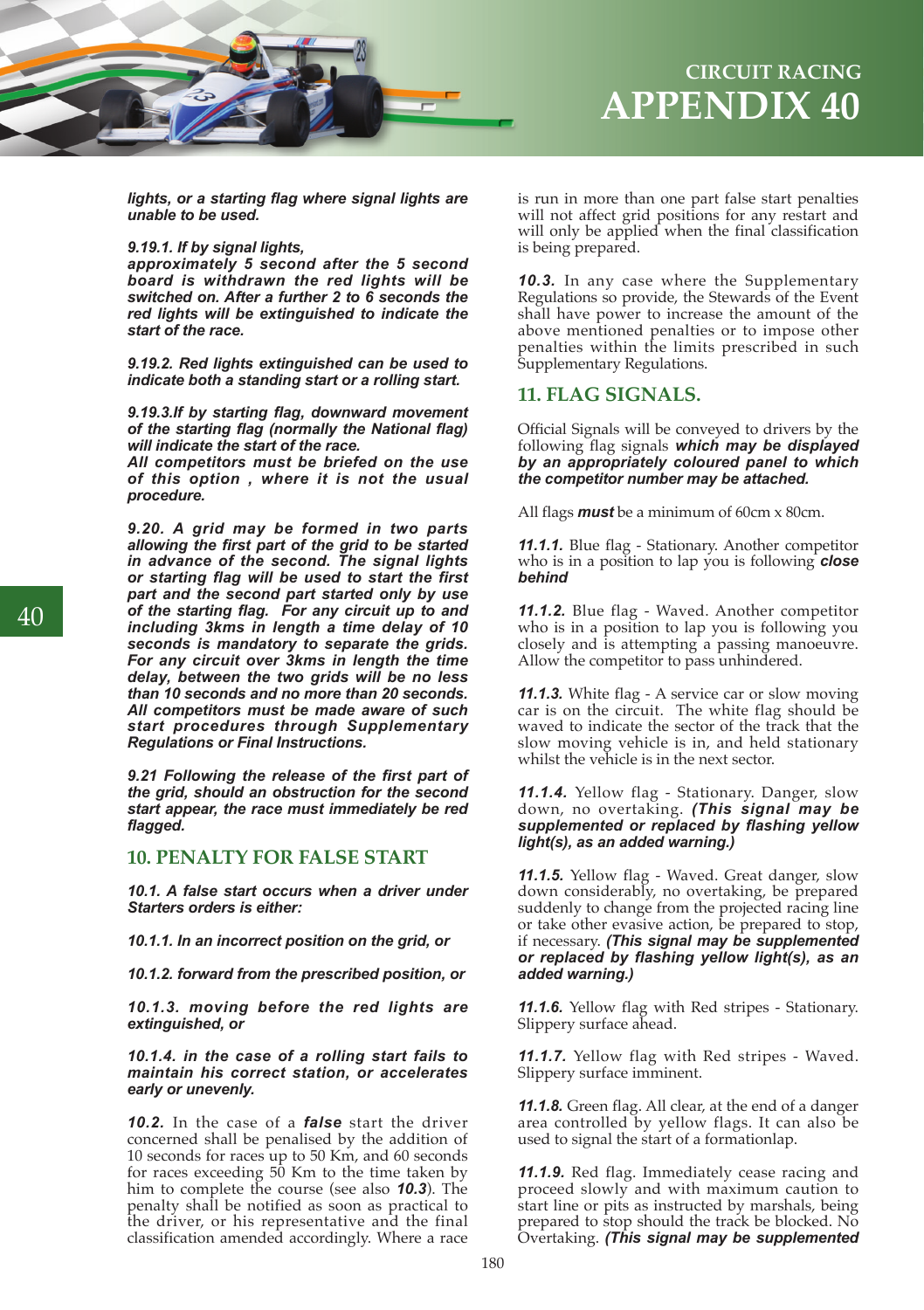

#### *or replaced by flashing red light(s), as an added warning.).*

*11.1.10.* Red flag waved at individual marshal's posts. The Race has been stopped. Proceed as *11.1.9* above. No Overtaking.

*11.1.11.* Black flag with Orange disc displayed with number. A warning of apparent mechanical failure or of a fire which might not be obvious to the driver. The car concerned must present at the designated area on the next lap where repairs may need to be carried out before restarting.

*11.1.12.* Black and White Rectangular flag split diagonally and displayed with a number. A warning, to the driver of the car bearing the number that his behaviour is suspect and that he may be Black-flagged on further reports.

*11.1.13.* Black flag displayed with a number. The driver must stop at the designated area within one lap of receiving the signal and report to the Clerk of the Course. A penalty of exclusion may be enforced by removing a car from the race by display of the Black flag. The penalty for ignoring the black flag shall be exclusion from the race.

*11.1.14.* Black and White Chequered flag. End of Race or session.

*11.2.* **At an incident where the track is obstructed, or marshals are working at the trackside; the attention of drivers should be gained by the deployment of a Waved Yellow at the Flag Post preceding the incident.** 

*11.3.* This should be reinforced by deploying a Stationary Yellow at the post prior to where a Waved Yellow is shown. NB. In very serious cases, this flag may be supplemented by a waved yellow flag at this post.

*11.4.* A Stationary Green should be deployed at the post immediately after the incident.

*11.5.* If the incident is well off the track and marshals are not working at the trackside, the incident may be indicated by a stationary yellow, followed by a stationary green.

*11.6.* The Clerk or Deputy Clerk of the Course has exclusive authority to deploy the following flags: Start Flag (National Flag), Chequered Flag.

*11.7.* Red Flag, Black & White Flag and Black Flag should only be deployed with the approval of the Clerk of the Course. The stewards should be notified.

*11.8. Hazard Area Board: A warning of a hazard that was not present when the practice/race commenced.*



## **12. SAFETY CAR.**

*12.1.* The Safety Car will be brought into operation to neutralise a race upon the sole decision of the Clerk of the Course.

**12.2.** For the purpose of these regulations the Safety Car will be located in accordance with the current track licence for the circuit, will enter and exit the circuit from this position and Safety Car (SC) boards and a stationary yellow flag will be shown initially from the Start line. If for safety or other relevant reasons a change in regulations is required a specific drivers and observers briefing will be given at the event, detailing the exact procedure to be used.

*12.3.* On the order from the Clerk of the Course, the Safety Car will join the circuit with its *yellow/ amber lights illuminated,* regardless of where the race leader is.

*12.4.* When the order is given to deploy the Safety Car a stationary yellow flag and SC board will be displayed at the start/finish line and at each flag post on either side of the start/ finish line. Once the yellow flag and SC board is displayed at a flag post, each preceding, or subsequent flag post, should also display a yellow flag and SC board.

*12.5.* Flashing yellow lights may also be used at the Startline and at other points around the circuit.

*12.6.* Each time the Safety Car passes a flag point the yellow flag will be waved continuously while the Safety Car and all competing cars following it remain in the section between this point and the next flag point.

*12.7.* All competing cars, when notified of the Safety Car intervention (by the flag signals, SC boards, or by any other means) will reduce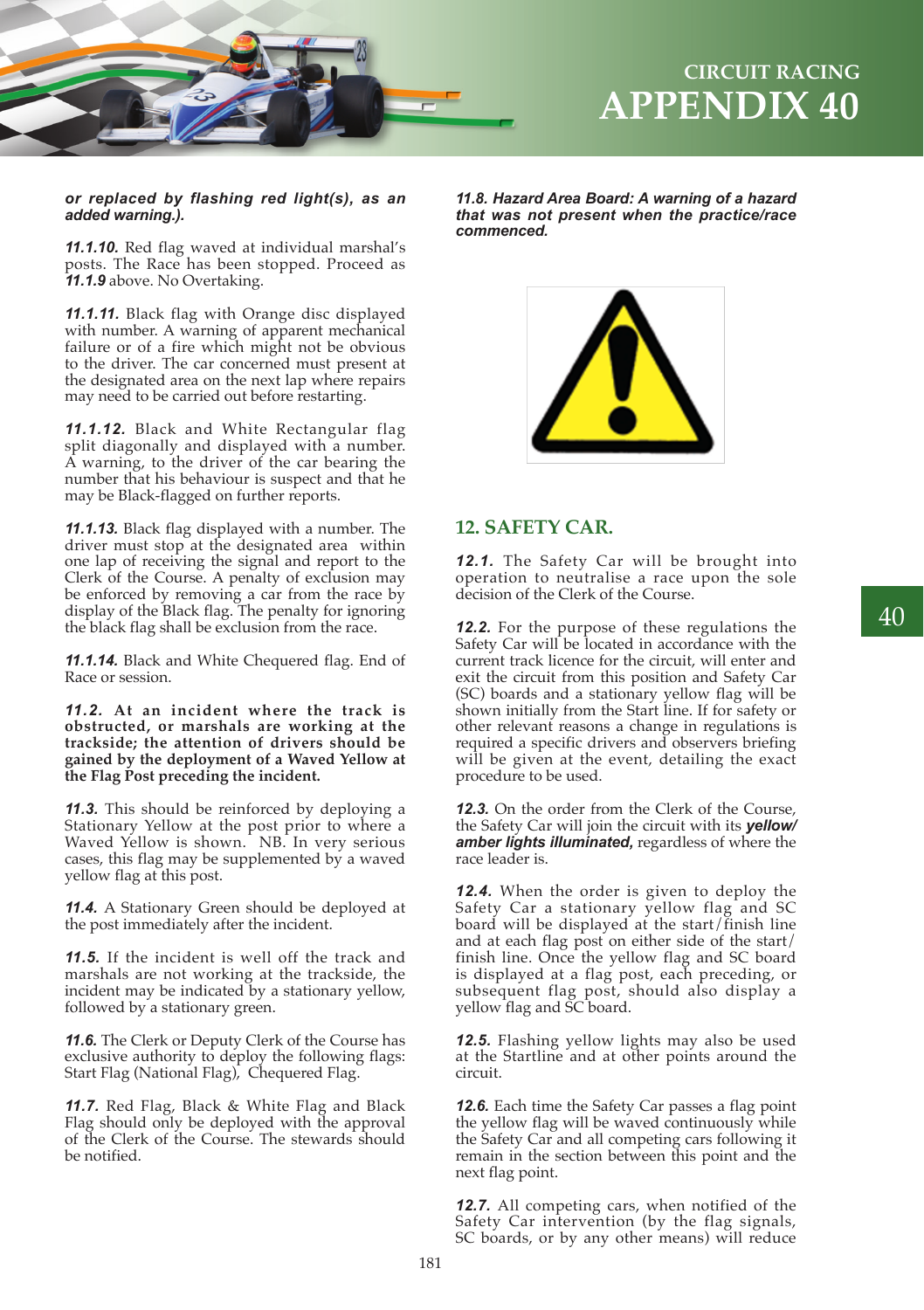

speed and line up behind the Safety Car, not more than 5 car lengths apart, and maintaining the same speed as it. Overtaking or overlapping of any other competing car during a Safety Car intervention is forbidden. Overtaking of a Safety Car is forbidden unless the particular competitorconcerned is signalled to overtake the Safety Car by the Observer in the Safety Car.

*12.8.* When ordered to do so by the Clerk of the Course, the observer in the Safety Car will wave past any cars between the Safety Car and the race leader. These cars will continue at reduced speed and without overtaking until they reach the line of cars behind the Safety Car.

*12.9.* While the Safety Car is in operation competing cars may stop at their Pit, but may not rejoin the track while the Safety Car and the line of cars following it are passing the Pit Exit. A car rejoining the track will proceed at reduced speed and without overtaking until it reaches the end of the line of cars behind the Safety Car.

*12.10.* The Safety Car will remain in operation until at least *the majority of* cars on the circuit are lined up behind it.

*12.11.* When the Clerk of the Course calls in the Safety Car it will extinguish the yellow flashing lights prior to exiting the circuit. (It is recommended that this is prior to the 2nd last corner on the circuit) and the lap should be completed with the lights extinguished.

*12.12.* Following the withdrawal of the Safety Car and prior to passing the Green Flag, the race leader will maintain the pace and should maintain a gap of no more than 5 car lengths. *To minimise the likelihood of accidents before the Safety Car returns to the pits, from the point at which lights on the car are extinguished drivers must proceed at a pace which involves no erratic acceleration or braking, nor any other manoeuvre which is likely to endanger other drivers or impede the start.* 

*12.13.* When the Safety Car pulls off the circuit a green flag will be waved at the start line. All flag posts will withdraw their yellow flag and SC board, in both directions and replace them with a stationary green flag for one lap.

*12.14.* Overtaking remains strictly forbidden for each competing car until it passes the green flag at the start /finish line.

*12.15. Each lap covered while the Safety Car is in use will be counted as a race lap, unless specified to the contrary in the Supplementary Regulations or Championship regulations.*  When a race is for a specified period of time the length of the race will not be extended.

# **APPENDIX 40 CIRCUIT RACING**

*12.16. Under certain circumstances the Clerk of the Course may ask the Safety Car to use the pit lane. In this case, and provided its yellow/ amber lights remain illuminated, all cars must followit into the pit lane without overtaking. Any car entering the pit lane under these circumstances may stop at its designated garage area.*

*12.17. Should it be necessary to stop a race during Safety Car deployment, the Safety Car, with all competing vehicles following, will pass through the red flag at the start/finish line, complete one further lap at reduced speed, and then, when the Safety Car comes to a stop at a position indicated by the Safety Car Observer (usually either the grid or Parc Ferme), all competing cars must stop behind it unless otherwise directed.*

*12.18. In exceptional circumstances the following may apply:* 

*12.18.1.The race may be started behind the Safety Car. Its flashing yellow/amber lights will be turned on at the two minute signal. This to signal to the drivers that the race will be started behind the Safety Car which will remain in front of the grid for the remainder of the countdown. When the Green flag is shown at the Start/Finish line the Safety Car will leave the grid and all cars will follow in single file in grid order no more than 5 car lengths apart. The race is deemed to have started when the Safety Car leaves the grid and the Green Flag is displayed.*

*12.18.2. Cars will leave the grid in single file order behind the Safety Car under the instruction of the Chief Start/Finish line Marshal. Cars will remain in single file without overtaking, except that a car that falls behind may regain its grid position if the cars behind it could not avoid passing without unduly delaying the remainder of the field. In this case drivers may carefully overtake to re-establish the original starting grid order. If a car falls to the back of the grid, it must remain in that position.*

*12.18.3. Any car(s) delayed leaving the grid may not overtake another moving car, if stationary after the reminder of the cars have crossed the Start/Finish line. In this case the car(s) shall remain at the back of the grid, in the order they left the grid.* 

*12.18.4. A time penalty or drive through penalty may be imposed on any driver who, in the opinion of the Clerk of the Course, unnecessarily overtakes another driver during these laps.*

*12.18.5. The "SC" boards and Yellow flags will*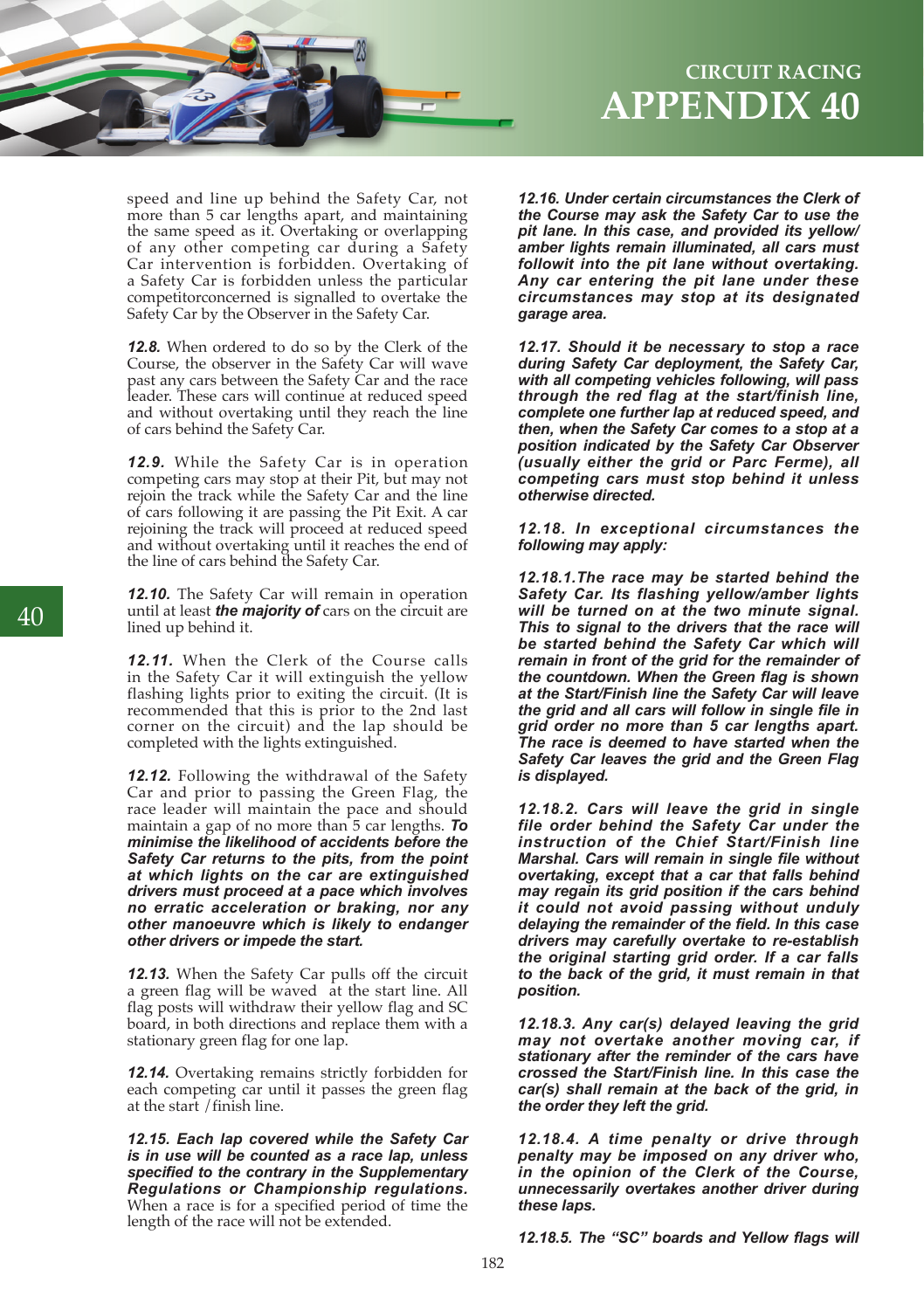

*be displayed at Marshal's posts around the circuit until the Clerk of the Course withdraws the Safety Car in accordance with Articles 12.10 to 12.12.*

*12.18.6. All laps undertaken in this start procedure will be counted as race laps.*

*12.19. Any car being driven unnecessarily slowly, erratically or which is deemed potentially dangerous to other drivers at any time while the Safety Car is deployed will be reported to the Clerk of the Course. This will apply whether any such car is being driven on the track , the pit entry or the pit lane.*

*12.20.* The Clerk of the Course for the race may impose a penalty upon any competitor or team who they consider has gained an unfair advantage whether inadvertently or not from a breach of these Safety Car Regulations. In the event where one competitor breaches these Safety Car Regulations for the benefit of another competitor, both may be penalised.

## **13.RESULTS**

*13.1.* In the case of a race over a set distance or duration the winner shall be the competitor who covers the distance in the least time and the end of the race signal will be displayed when the first competitor completes the set distance or duration.

*13.2. After receiving the signal for the end of race or practice, cars will maintain station and proceed at reduced speed directly to Parc Ferme unless the Supplementary Regulations specify otherwise. Any vehicle which did not complete the practice or race must also proceed to Parc Ferme unless advised to the contrary by an Eligibility Scrutineer or Chief Scrutineer. Only the driver and officials are granted access to Parc Ferme, unless a team member is requested by the Scrutineer to be present.* 

*13.3.* The race will be considered finished three minutes *after the first display of the end of race signal. Classification* will be decided by the number of laps completed by each competitor, and where there is equality in the number of laps, by the time taken. *Only cars that have covered at least three quarters ofthe race distance or duration covered by the class winner and crosses the Finish line, not in the Pit lane, under their own power will be classified as a finisher.* 

*13.4.* If any competitor on his final lap is prevented by a stop signal from proceeding to the finish line, his placing shall be determined from his time at the start of the lap.

*13.5.* Should the end of race signal inadvertently

be displayed before the leading car completes the scheduled number of laps or the prescribed race time has been completed, the race will nevertheless be deemed to end the moment the signal is deployed.

*13.6.* Should the end of race signal be inadvertently delayed, the race will nevertheless be deemed to finish at the published race distance or duration and the competition classified accordingly.

*13.7.* Competitors must remain available at the event until any protest period relating to their event has elapsed, failing which any judicial action against or relating to that competitor may be heard in their absence. If a competitor wishes to leave the circuit before the expiry of the protest period, permission must be sought from the COC.

## **14. STOPPING A RACE**

#### *14.1. Any race can be stopped at the sole discretion of the Clerk of the Course by ordering the display of the Red flag at the Start/ Finish line.*

*14.2.* Should the need arise to stop any race or practice, Red Lights will be switched on at the Start line and Red Flags will be displayed at the Start line and at all Marshal Signalling Points around the Circuit. When red flags are deployed all competitors will immediately cease circulating at racing speed *and* if during a practice session, will return to Pit Lane *or* if during a race, will return to the Grid.

#### *14.3.* Case A.

Less than 2 laps completed by *the* race leader. The race will be null and void. The race will restart from the original grid positions. Competitors unable to take the restart will be replaced by reserves that will start from the back *of the grid* in reserve order. Gaps on the grid should not be closed up. The length of the restarted race shall be determined by the Clerk of the Course but under normal circumstances the race distance will be reduced by at least two laps.

#### *14.4.* Case B.

More than 2 laps completed by the race leader but less than 50% of the total distance or duration. The race will restart from a grid set out by the finishing order of part 1. The result of the race will be the finishing order of part 2. The final result will not be aggregated. *The grid shall be based on the order of crossing the Finish line at one lap less than the number of laps completed by the leader at the time of the showing of the Red flag.* The length of the restarted race will be determined by the Clerk of the Course but under normal circumstances the remaining race distance will be the original distance, less the first part, less at least two laps.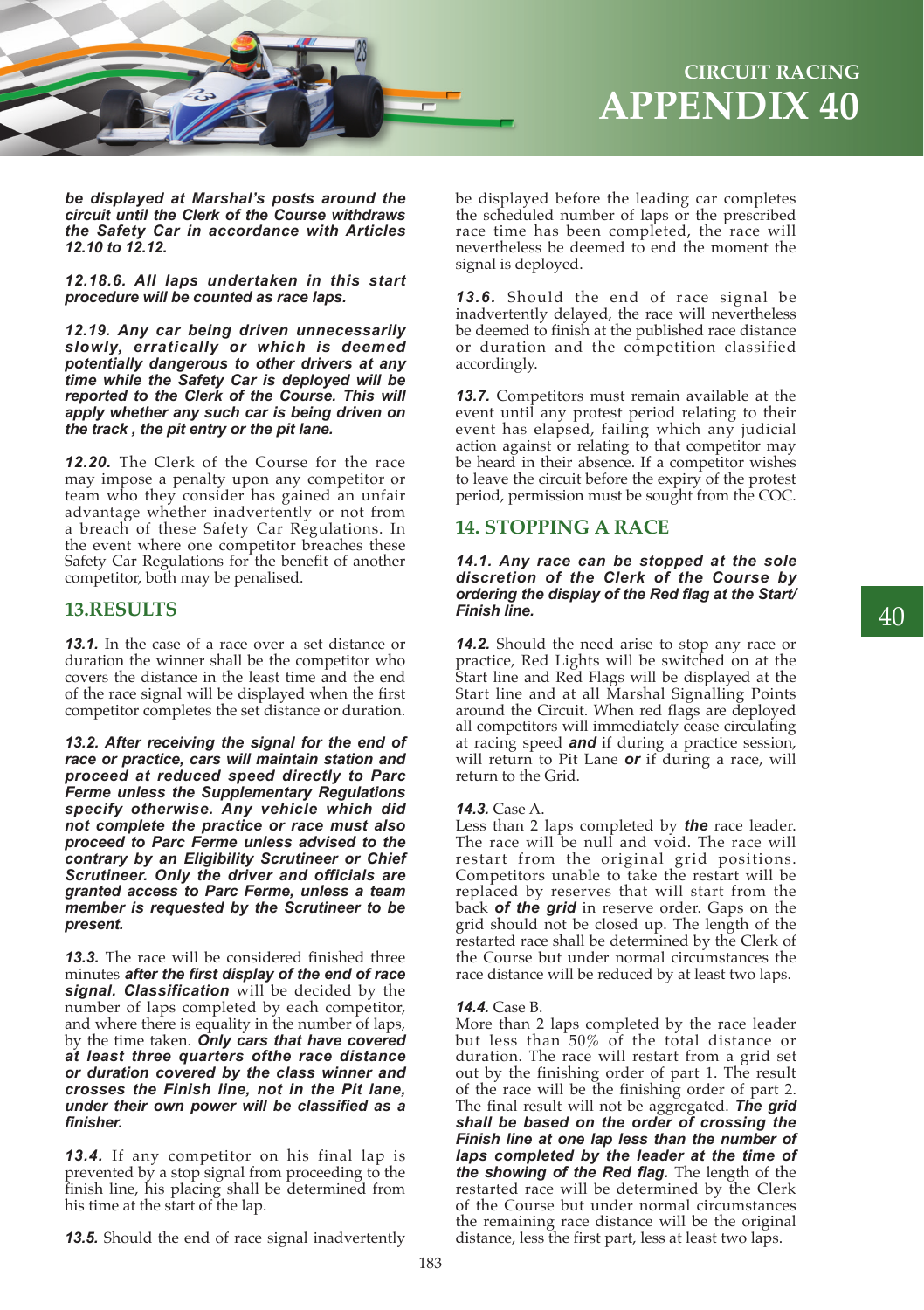

## **APPENDIX 40 CIRCUIT RACING**

#### *14.5.* Case C.

If the race leader has completed more than 50% of the race distance or duration at the time of the stoppage, the race *may* not be restarted *unless the Clerk of the Course deems it appropriate to restart the race. If the race is not restartedthe finishing order shall be based on the order of crossing the Finish line at 1 lap less than the number of laps completed by the race leader at the time of the showing of the Red flag.* 

*14.6.* Only Cars running under their own power at the time the Red flag is shown will be allowed to restart the race, or be classified in the final results subject to *14.7* 

*14.7.* A competitor not running under their own power when the race was stopped may petition the COC for reinstatement, if such situation was caused by forces outside the vehicle.

*14.8.* A competitor who is deemed to have caused a red flag may only be allowed to restart at the discretion of the Clerk of the Course.

*14.9. In the interval between stopping and restarting the race cars may return to the pit area for repairs. They may not return to the grid but may join from the pit lane after all the other cars have started. Non-runners at time of stopping must return to the pit lane and may restart from there behind those referred to above if approved to do so by a Scrutineer. No work may be carried out on the grid unless on grounds of safety and with the approval of a Scrutineer.* 

## **15. DRIVERS BRIEFING/MEETINGS.**

*Competitors must attend any meeting or briefing where this is required, in the Final Instructions, indicated on the official notice board, by the Clerk of the Course, or by the Stewards of the Event.* 

## **16. TRACK REGULATIONS**

*16.1*. A driver must at all times drive in a manner compatible with general safety and any penalty incurred under these regulations shall not prevent any appropriate action under GCR 139, in respect of careless, reckless or dangerous driving.

*16.2.* A car alone on the track may use the full width of the said track, however, as soon as it is caught by a car which is about to lap it the driver must allow the faster driver past at the first possible opportunity. If the driver who has been caught does not seem to make full use of the rearview mirrors, flag marshals will display the blue flag. Any driver who appears to ignore the blue flags will be reported to the Clerk of the Course.

*16.3.* Overtaking, according to the circumstances, may be carried out on either the right or the left. A driver may not deliberately leave the track without justifiable reason. More than one change of direction to defend a position is not permitted. Any driver moving back towards the racing line, having earlier defended his position off-line, should leave at least one car width between his own car and the edge of the track on the approach to the corner. However, manoeuvres liable to hinder other drivers, such as deliberate crowding of a car beyond the edge of the track or any other abnormal change of direction, are strictly prohibited. Any driver who appears guilty of any of the above offences will be reported to the Clerk of the Course.

*16.4.* Drivers must use the track at all times and may not leave the track without a justifiable reason. For the avoidance of doubt: (a) The white lines defining the track edges are considered to be part of the track. (b) A driver will be judged to have left the track if any wheel of the car either goes beyond the outer edge of any kerb or goes beyond the white line where there is no kerb.

*16.5*. Should a car leave the track for any reason, and without prejudice to 16.6 below, the driver may rejoin. However, this may only be done when it is safe to do so and without gaining any advantage.

*16.6*. Causing a collision, repetition of serious mistakes or the appearance of a lack of control over the car (such as leaving the track) will be reported to the Clerk of the Course and may entail the imposition of penalties up to and including the exclusion of any driver concerned.

*16.7.*It is not permitted to drive any car unnecessarily slowly, erratically or in a manner deemed to be potentially dangerous to other drivers at any time.

*16.8.* Track Limits. Breach of track limits may be penalised as follows:

First Offence – No penalty

Second Offence – Warning Flag

Third Offence – 5 second penalty(Zero penalty points)

Fourth Offence – Drive through penalty(Zero penalty points)

Fifth Offence

– Exclusion from race

*16.9*. Except in cases of force majeure (accepted as such by the Clerk of the Course), any line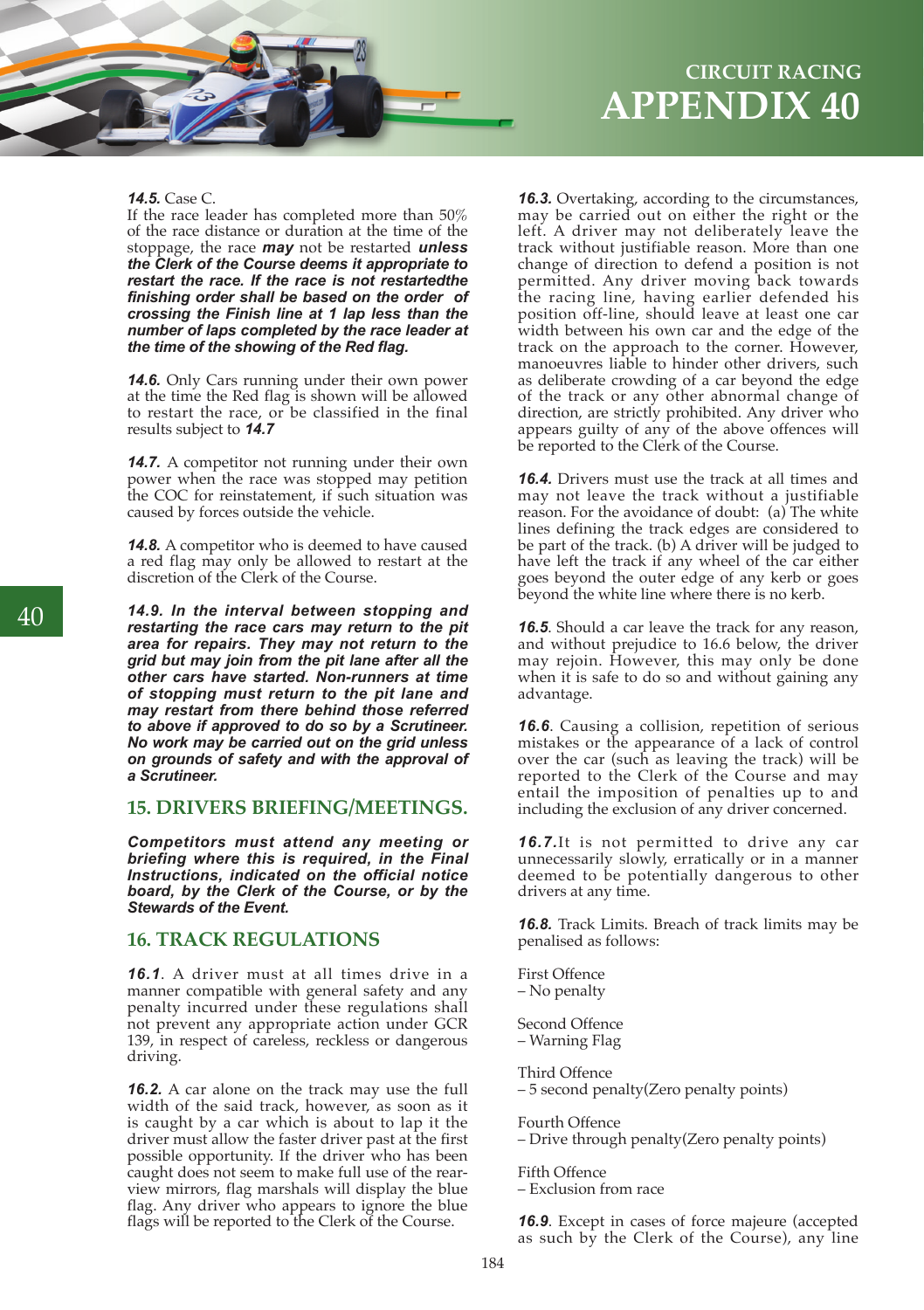

painted on the track at the pit exit for the purpose of separating cars leaving the pits from those on the track must not be crossed by any part of a car leaving the pits.

*16.10. Any driver intending to leave the course, or to enter the pits, shall signal his intention in good time and shall satisfy himself it is safe to do so.*

*16.11. The driver of any car leaving the track, being unable to maintain racing speed should signal his intention to do so in good time and is responsible for ensuring the manoeuvre is carried out safely and as near as possible to a point of exit.*

*16.12. Should a car stop somewhere other than in the pit lane it must be moved as soon as possible so that its presence does not constitute a danger, or hinder other drivers. If the driver is unable to move the car, marshals may assist. If such assistance results in the driver re-joining the race, this must be done without committing any breach of the regulations and without gaining advantage.* 

*16.13. No vehicle able to proceed under its own power shall be stopped either on track or the verges of the course but shall proceed to the pits or paddock unless in doing so it causes a hazard to other competitors.*

*16.14.* During the race, fuel, oil, water, spare parts or outside assistance *(other than in accordance with 16.12)* must not be obtained other than in the pits.

*16.15. The Clerk of the Course shall ensure that after every accident or incident involving a competing vehicles the following are informed:*

*16.15.1. The Chief Scrutineer where mechanical failure is suspected, mechanical damage is substantial, or the completion of a serious incident form is necessary.*

*16.15.2. The MI Steward of the Meeting where there is injury involving treatment beyond the capability of the venue staff or where judicial action is likely or has been taken.*

*16.16. No vehicle or driver involved in a serious incident shall continue in practice or competition nor may leave the venue, without the approval of the Chief Scrutineer or Chief Medical Officer, as appropriate. Full details of such approval must be included in the Stewards report to MI.*

*16.17. At the conclusion of each race each Marshal post shall report any incidents to the Clerk of the Course. Marshals shall also pay attention to driving standards.*

*16.18. At Race Circuits where specialised "snatch" vehicles are used all such vehicles must be operated by suitably trained personnel and under the protection of Yellow flags, or by neutralisation of the race.*

*16.19. Live "snatch" is prohibited for : single seaters and open sports cars without a full roll cage.* 

## **17. "STOP – GO " AND "DRIVE THROUGH" PENALTIES.**

#### *17.1. The Clerk of the Course has the authority to impose a Stop-Go or Drive Through penalty and the following procedure must be adopted:*

*17.2.* The COC shall immediately instruct the appropriate start line official to display the black flag and the competitor's number on a board clearly marked with the words Stop and Go or *Drive Through.* This board will be displayed to the entire field and for a maximum of 3 laps.

*17.3.* The officials will clearly display the board to the pit lane in order to inform all present of the decision. The COC shall also advise the pit crew in writing as soon as reasonably possible.

*17.4.* The relevant driver must then come to the designated area *as defined in Final Instructions*  within one complete lap of the display of the Black Flag and must proceed to the designated area without stopping elsewhere in the pit lane and remain there for the period of the time penalty. Upon the designated signal, the driver shall re-join the race without calling at his pit.

#### *17.5. The driver who receives a Drive Through penalty must enter the pit lane and re-join the race without stopping.*

*17.6.* At all times the driver will drive in the pit lane at a safe speed and manner, obeying all signals.

*17.7. Unless the driver has already entered the pit lane in order to serve the penalty, prior to the display of the Safety Car board at the Start/Finish line, the driver may not serve the penalty until such time as the penalised car passes the Green flag at the Start/Finish line at the end of the Safety Car deployment. Any laps carried out behind the Safety Car will be added to the one lap maximum.* 

*17.8.* Failure to comply with this procedure, or stop within 1 lap of the flag being displayed may result in additional penalties being applied in accordance GCR's 142 & 150.